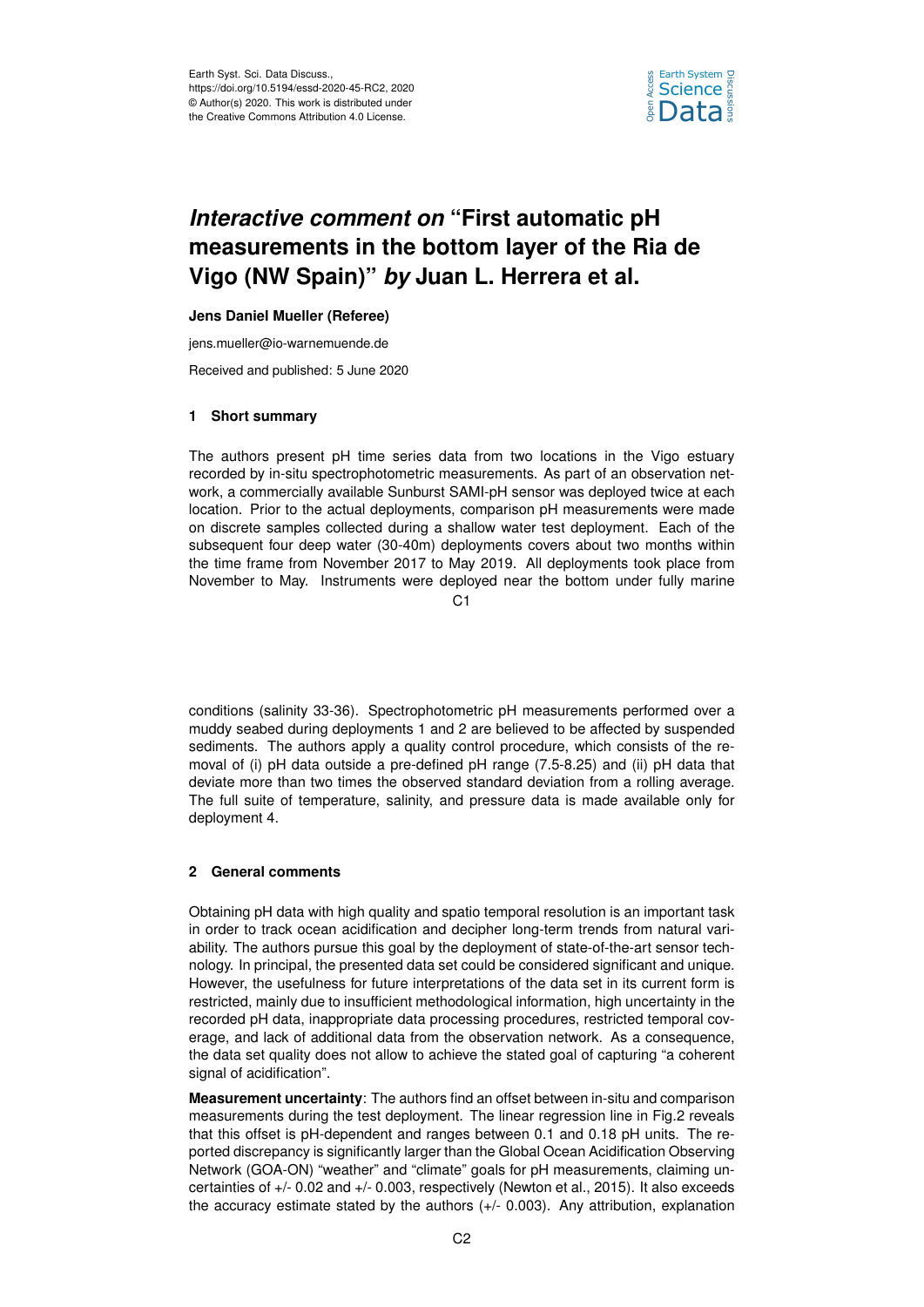or correction of this offset is missing. Central shortcomings in this respect are the lack of any methodological information about the spectrophotometric comparison measurements performed in the laboratory on discrete samples (see specific comments) and the lack of raw data, which prevents an assessment of the source of error. It remains thus unclear, whether the sensor or the laboratory (or both) measurements fail to achieve the required accuracy. As a consequence, any trend estimates derived from comparison of this data set to future observations is at least highly questionable, if not misleading.

**Data processing**: The applied "quality control" procedures appear inappropriate. In a first step, pH date outside a predefined range (7.5-8.25, l.112) are removed. This range is narrower than the stated application range of the method (7-9, l.43). In a second step, pH data that deviate by more than two times the standard deviation from a calculated 12.5-hr running average are removed. Both steps risk to discard environmentally relevant pH variability and would only be justified if a reliable proof is given, that those procedures are appropriate to separate instrumental noise from environmental variability.

**Noisy data**: The authors argue that the higher noise in deployments 1 and 2 is caused by suspended sediments. If this is the case, than the recorded data do not represent environmental pH, are not meaningful for further interpretation, and should thus be removed from the database and manuscript.

**Completeness of data**: The authors mention that the pH data presented here were recorded in the framework of the project A.RIOS which aims at establishing an observation network of ocean acidification. However, the manuscript lacks any information about additional observations available from this network. This seems to conflict with the ESSD guideline which states that "a data set or collection must not be split intentionally".

**In summary, it is suggested to**:

C3

- revise and explain laboratory comparison measurements scrupulously, identify the reason for the observed offset and check whether any additional corrections must be applied (see specific comments)
- include raw data from laboratory and sensor measurements in data set in order to enable a re-processing of the data
- remove deployment 1 and 2 from database
- publish data from deployment 3 and 4 only if offset from comparison measurements can be explained and corrected
- ideally, combine data presented here with additional future pH data and other environmental data gained through observation network, as this would increase the usefulness of the data set
- resubmit manuscript when the combined data set allows trend analysis or assessment of drivers of variability

# **3 Specific comments**

# **Material and Methods**

l. 41-42: How were instrument specifications (accuracy, drift behavior, precision) determined?

- l. 43: How was the application range (7-9) specified?
- l. 51: Please specify what you mean by "instrument reasonably simple to operate"

l. 55: What are "standard sampling methods"? Please specify or provide unambiguous reference.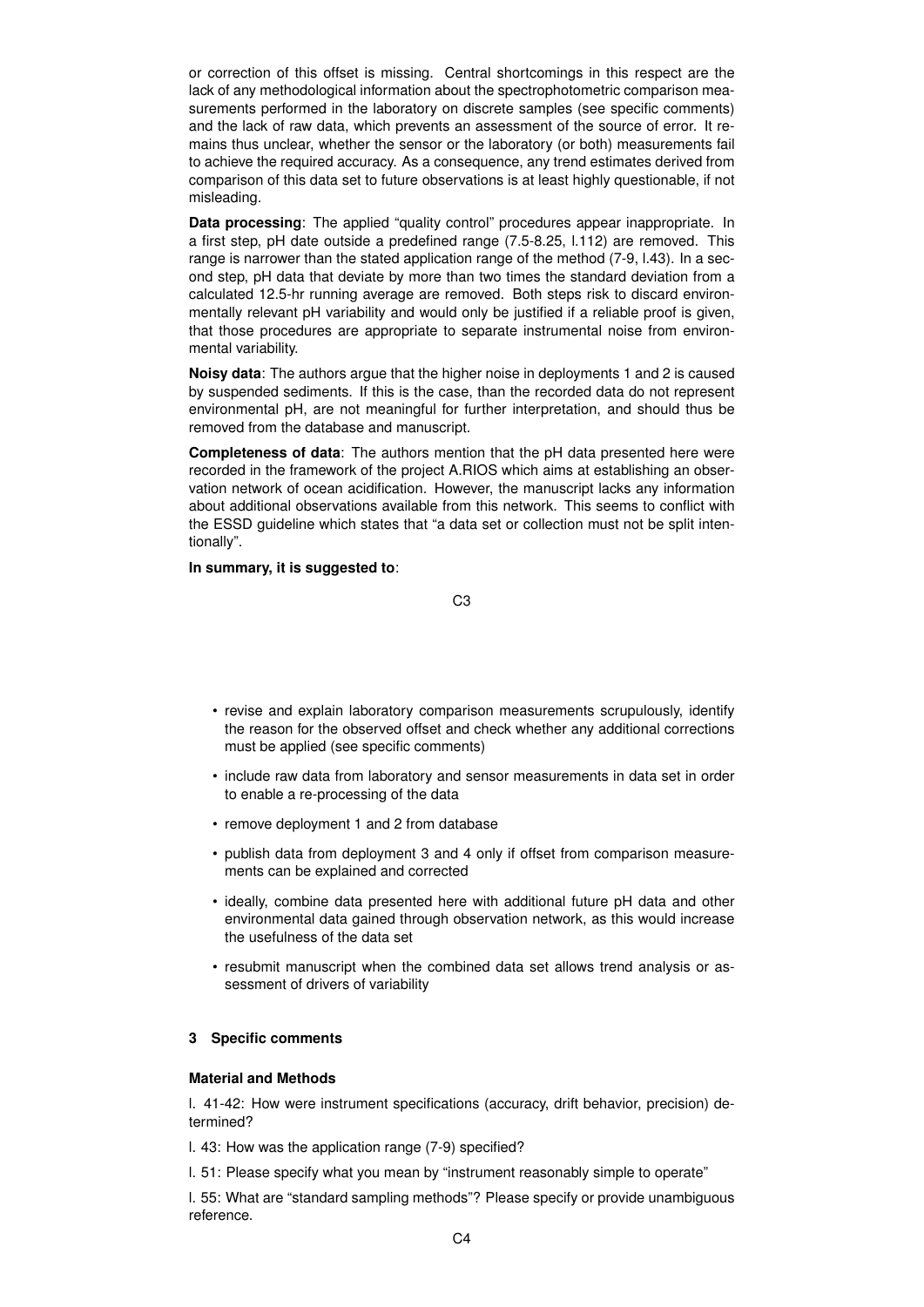l. 56: Where, when and at which depth was the instrument deployed? What were the environmental conditions during this deployment? All laboratory and field test data from the initial test deployment should be made accessible.

l. 58: Any information about spectrophotometric measurements on discrete samples is missing. This is very critical, because it makes it impossible to attribute the observed offset to the sensor data. The following information must be included:

- What kind of equipment was used?
- Were dye impurities corrected or was a purified dye used? (Douglas and Byrne, 2017; Liu et al., 2011)
- How was the dye pH-perturbation corrected (Carter et al., 2013; Hammer et al., 2014)
- Which dye characterization was used to calculate pH from the absorbance ratio R? This is neither referenced for laboratory nor in-situ measurements (Clayton and Byrne, 1993; Liu et al., 2011; Müller and Rehder, 2018).
- At which temperature were laboratory measurements performed? How was the temperature adjusted to match the in-situ measurements? At which temperature are pH results reported in general?
- Please include raw data (R-value, S and T) for all field and laboratory measurements, in order to enable a re-processing of the observations

l. 61: What exactly do you mean by "Although the relationship was not one of identity, it was consistent"? The slope of the linear regression (0.651, Fig. 2) indicates that the pH offset is not constant, but rather a function of the absolute pH.

l. 61: Why were the authors "encouraged by the results"? The offset is 1-2 orders of magnitude larger than the expected accuracy and has systematic pH-dependence. Please note that neither GOA-ON "weather" nor "climate" criteria are fulfilled.

l. 89: If "the resuspension of sediment" is the cause for the noise observed in deployment 1 and 2, than those data need to be removed.

l. 97: Which temperature record is shown in Fig. 5?

l. 106: What do you mean by "we aligned the temperature, conductivity, and pressure data with the pH time-series"? Does this refer to some kind of interpolation?

l. 109: Did you apply any salinity correction to deployments 1 and 2? If not, please state this explicitly.

l. 111-115: The procedures described here are not quality control measured, but rather an attempt to remove noisy data. It must be clearly argued why data outside the pHrange 7.5 - 8.25 and 2x the SD from the running average are removed.

l. 114: It remains unclear, whether "clean" time series refers to the recorded data or the rolling average. Please specify.

## **Results**

l. 120: Linear regression of pH against time does not seem to be a reasonable analysis on those short time scales. Is there any reason to expect a linear change of pH over the course of the deployments? If not, please remove the regression lines.

l. 125: Please present correlation plots of pH with temperature and salinity if you intend to discuss those.

#### **Figures**

Fig.2: Plot and discuss also the pH offset as a function of pH.

Fig.4: Individual data points can not be identified in the line plot. Please increase x-axis

C5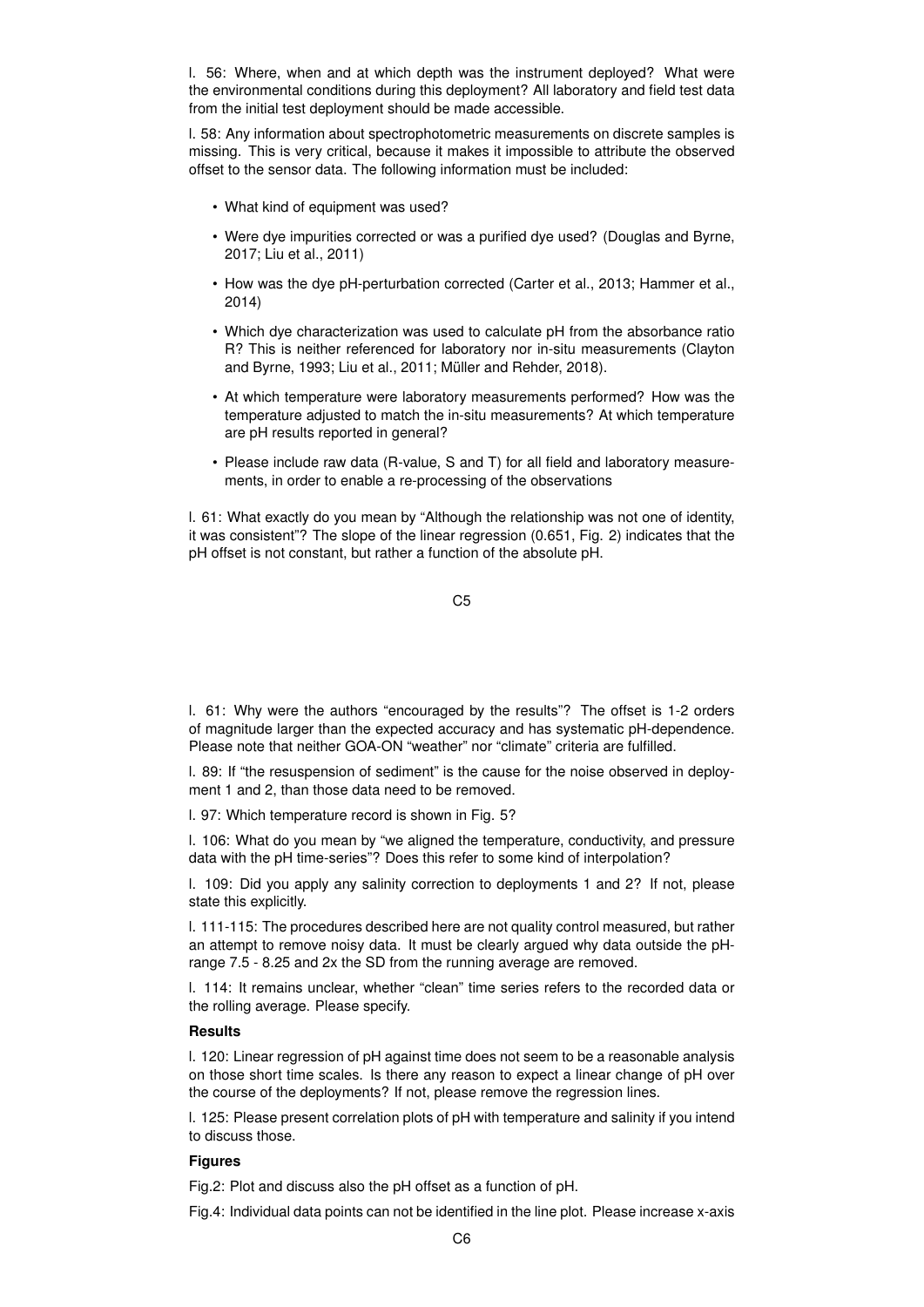to full page width and include points. This would allow to identify patterns in the data, such as in Fig. 1 of this review generated online on the PANGEA website.

Fig.5: Remove linear regression.

#### **Data sets stored at Pangea**

Raw data that would allow to re-process the data (for example if new dye characterizations become available) are missing. Please include those in the data set.

Deployment location appears on Corse on the build in map (presumably due to a wrong sign of longitude values). See Fig. 2 of this review and please correct.

### **4 Technical corrections**

Grammar and wording were not reviewed due to severe methodological limitations and concerns of scope, which need to be addressed first. In general the presentation quality is fair, but in some parts poor grammar and wording make it hard to understand the meaning unambiguously.

The mentioned R code written to perform data processing, quality control and visualization is not made accessible.

## **5 References**

Carter, B. R., Radich, J. A., Doyle, H. L. and Dickson, A. G.: An automated system for spectrophotometric seawater pH measurements: Automated spectrophotometric pH measurement, Limnol. Oceanogr. Methods, 11(1), 16–27, doi:10.4319/lom.2013.11.16, 2013.

C<sub>7</sub>

Clayton, T. D. and Byrne, R. H.: Spectrophotometric seawater pH measurements: total hydrogen ion concentration scale calibration of m-cresol purple and at-sea results, Deep Sea Res. Part Oceanogr. Res. Pap., 40(10), 2115–2129, doi:10.1016/0967- 0637(93)90048-8, 1993.

Douglas, N. K. and Byrne, R. H.: Achieving accurate spectrophotometric pH measurements using unpurified meta-cresol purple, Mar. Chem., 190, 66–72, doi:10.1016/j.marchem.2017.02.004, 2017.

Hammer, K., Schneider, B., Kulinski, K. and Schulz-Bull, D. E.: Precision and accuracy ´ of spectrophotometric pH measurements at environmental conditions in the Baltic Sea, Estuar. Coast. Shelf Sci., 146, 24–32, doi:10.1016/j.ecss.2014.05.003, 2014.

Liu, X., Patsavas, M. C. and Byrne, R. H.: Purification and Characterization of meta-Cresol Purple for Spectrophotometric Seawater pH Measurements, Environ. Sci. Technol., 45(11), 4862–4868, doi:10.1021/es200665d, 2011.

Müller, J. D. and Rehder, G.: Metrology of pH Measurements in Brackish WatersâAT-Part 2: Experimental Characterization of Purified meta-Cresol Purple for Spectrophotometric pHT Measurements, Front. Mar. Sci., 5, 177, doi:10.3389/fmars.2018.00177, 2018.

Newton, J., Feely, R., Jewett, E., Williamson, P. and Mathis, J.: Global Ocean Acidification Observing Network: Requirements and Governance Plan, , 61, 2015.

Interactive comment on Earth Syst. Sci. Data Discuss., https://doi.org/10.5194/essd-2020-45, 2020.